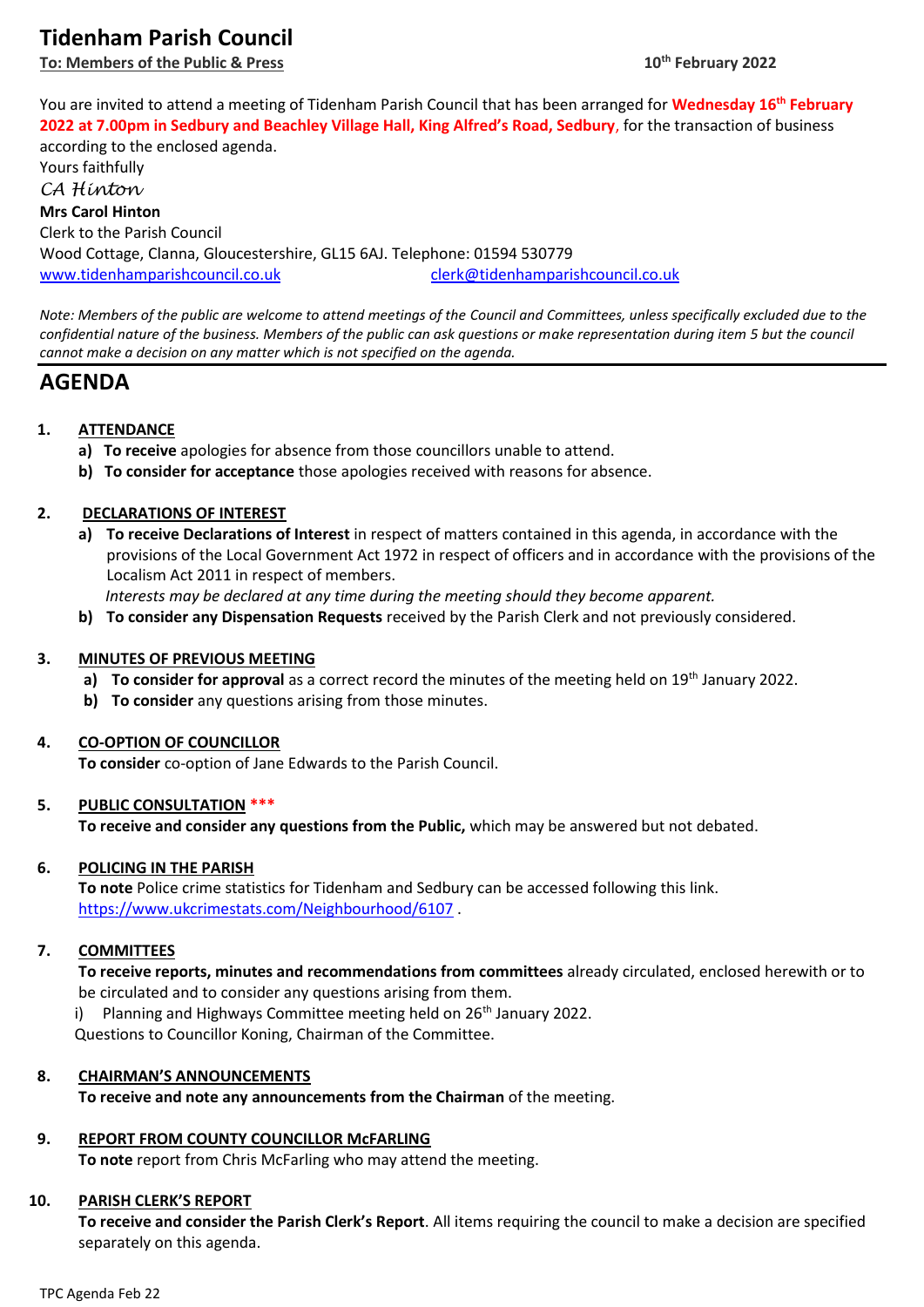## **11. FINANCE**

- **a) To approve payments** according to the Financial Statement for January 2022.
- **b) To receive and approve the Financial Statement** for January 2022.
- **c) To note** application forms for change of signatories and Council debit card have now been signed and sent off.
- **d) To note** EON, supplier for the Loop Road defibrillator non-metered electricity supply, have transferred the account to Npower at the same unit rate - 33.80 p/kwh.

### **12. EMILY TIMMINS, YOUTH WORKER - PROBATION**

- **a) To note** successful completion of 3 month probationary period by Emily Timmins.
- **b) To consider** appointment of lead councillor as safeguarding support for the Youth Worker.

#### **13. YOUTH WORKER REPORT**

**To note** report from Emily Timmins on the progress of the YETI Project.

#### **14. LONE WORKING AND OUTREACH POLICY**

- **a) To consider** adoption of revised Lone Working Policy to include Outreach risks.
- **b) To consider** appointment of Lone Worker Councillor 'Buddy', and implement full 'Buddy' system as in Policy.

#### **15. NEWSLETTER – AUTUMN 2021**

- **a) To note** response from Royal Mail Door to Door Service regarding reported non-delivery of the newsletter in December.
- **b) To note** payments of £50 each for 5 of the 6 advertisements in the newsletter have now been received.

#### **16. WILD FLOWER GRASSLAND – WYEBANK ROAD**

- **a) To consider** trial area of land on Wyebank Road measuring 30m x 5m as an introduction to wildflower grassland in the Parish.
- **b) To consider** quotation for native species plug plants for the trial area from Ecohub Wildflowers of £737.10 (no VAT), subject to over 75% of the plugs being available.
- **c) To consider** quotation for native species plug plants for the trial area from Boston Seeds of £557.42 (£668.90 inc VAT), subject to over 75% of the plugs being available.
- **d) To consider** quotation for native species plug plants for the trial area from Naturescape Ltd of £623.83 (£748.49 inc VAT), subject to over 75% of the plugs being available.
- **e) To consider** submitting grant application for the Glos. CC Build Back Better Councillor Scheme through County Councillor Chris McFarling for £700.
- **f) To consider** holding a community day at the site involving the Scouts, and anybody else interested, to plant the plugs plants.
- **g) To consider** quotation from Simon Field for ad hoc watering sessions as may be required during the first few months after planting at £30 per watering and agree a maximum number of sessions before further consideration is required.
- **h) To consider** sending a letter to the residents living opposite the site in Wyebank Road explaining the trial and how it will be managed.

## **17. SEDBURY & BEACHLEY VILLAGE HALL – ELECTRICAL INSTALLATION INSPECTION**

- **a) To consider** quotation from AB Electrical (Chepstow) Ltd for an Electrical Installation Condition Report at S&BVH of £400.00 (£480.00 inc VAT).
- **b) To note** Clerk had been unsuccessful in obtaining further quotations from other contractors.

## **18. COMMUNITY GARDEN**

**To consider** date for a community meeting of those interested in being involved in the Community Garden to discuss ideas and the next steps.

#### **19. ANNUAL PARISH MEETING**

**To consider** Wednesday 4th May 2022 @ 6pm as date and time for the Annual Parish Meeting at S&BVH. Format to be agreed.

#### **20. COMMUNITY INCLUSION CLINICS**

To consider Councillor representatives to attend the first Community Inclusion Clinic on Saturday 5<sup>th</sup> March 2022 at Sedbury and Beachley Village Hall.